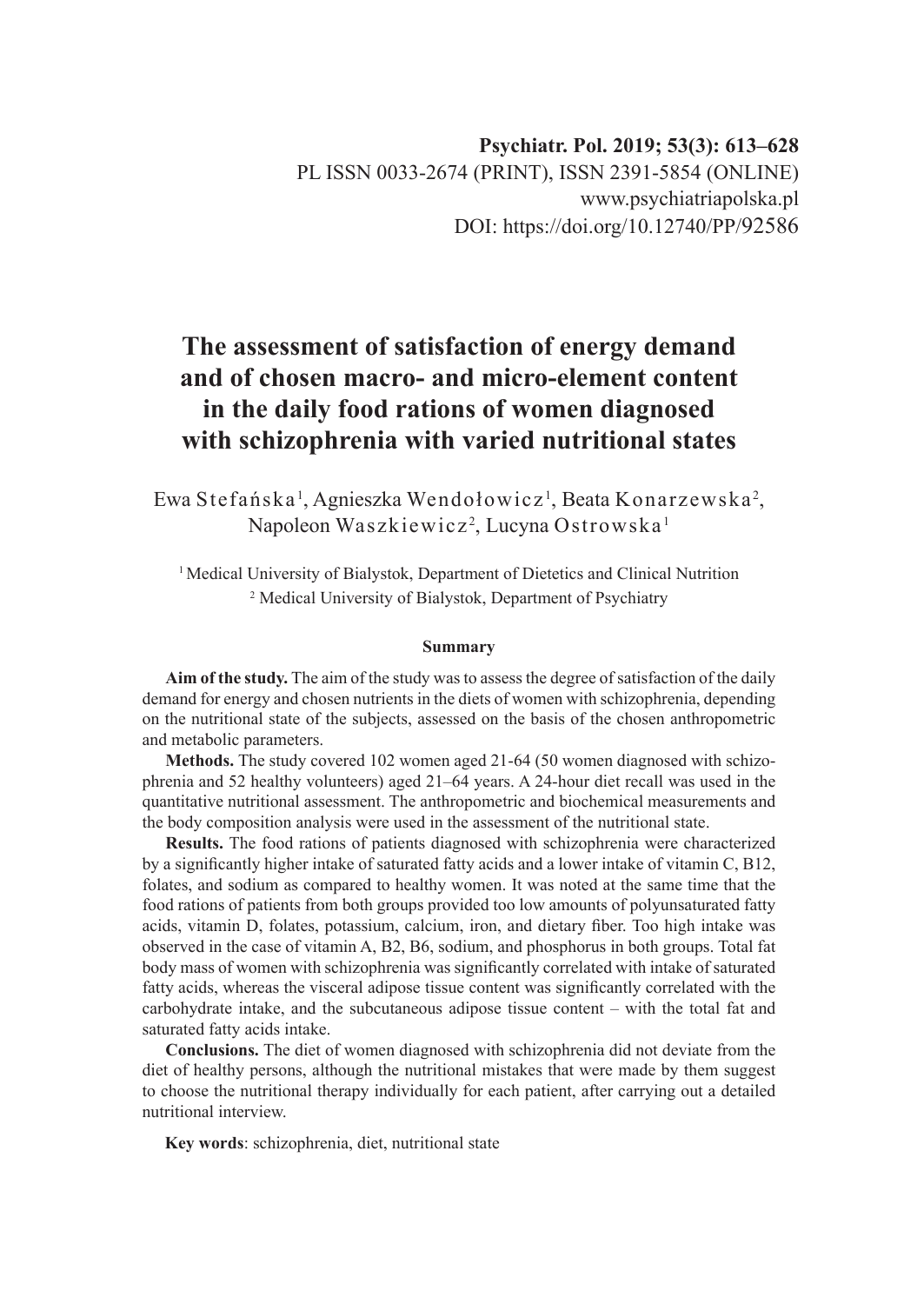### **Introduction**

Among patients diagnosed with schizophrenia we can observe a significantly higher occurrence of cardiovascular diseases, diabetes, obstructive pulmonary disease, and electrolyte imbalance, as compared to the general population [1–3]. Particular attention should also be paid to the occurrence of obesity as a growing problem of the public health in developed countries, which affects 45–55% of patients diagnosed with schizophrenia [2]. Not only does the applied pharmacotherapy have an impact on the occurrence of the improper nutritional state among these patients, but also the preferred lifestyle: low physical activity, smoking cigarettes, lack of interest in one's physical health, improper diet both in quantitative as well as qualitative terms.

As the research shows, the application of antipsychotics may cause a gain of body mass, there are also reports according to which the patients maintain the appropriate body mass despite antipsychotic treatment, however, they have an improper body composition characterized by increased visceral adipose tissue [4]. This state contributes to a more frequent occurrence of normal weight obesity and its complications such as a decreased insulin sensitivity, hypertriglyceridemia, higher blood pressure than in the case of proper values of BMI  $\left( \frac{25 \text{ kg/m}^2}{4} \right)$ . It was shown in the research that the consumption of high-calories nutrition, rich in saturated fatty acids and simple sugars, and poor in polyunsaturated fatty acids, vitamins and minerals causes deterioration of the nervous system functioning by increasing the oxidative stress and decreasing the synaptic plasticity. In the case of patients with mental illness, the deficiency of compounds which convert to neurotransmitters is particularly disadvantageous. A lot of authors indicate the influences of nutritional deficiencies such as: deficiencies of folic acid, exogenous polyunsaturated fatty acids, retinoids, vitamin D in the pathogenesis of schizophrenia [5–10].

The research assessing the diet of patients diagnosed with schizophrenia reveals that these persons consume more fat and monosaccharides and less milk and milk products, raw vegetables and fruits as compared to healthy people [11, 12]. There are also reports according to which the food rations of patients diagnosed with schizophrenia are characterized by lower energy and primary nutrients intake, including those so important for the functioning of the nervous system such as the amino acids, omega-3 polyunsaturated fatty acids or vitamins and minerals as compared to the rations of healthy people [13, 14]. According to several studies, the diets of patients diagnosed with schizophrenia with a BMI of  $\geq 25$  kg/m<sup>2</sup>, despite a similar energy value, are characterized by a significantly lower intake of protein, dietary fiber, polyunsaturated fatty acids, and vitamins as compared to the food rations of patients with a BMI of  $<$  25 kg/m<sup>2</sup> [15].

Due to the mutual relation connecting food consumption, diet, and the nutritional state of the organism, the aim of the research was to assess the satisfaction of the daily demand for energy and the selected nutrients in the diet of women diagnosed with schizophrenia depending on nutritional state of the subjects assessed on the basis of the selected anthropometric and metabolic parameters.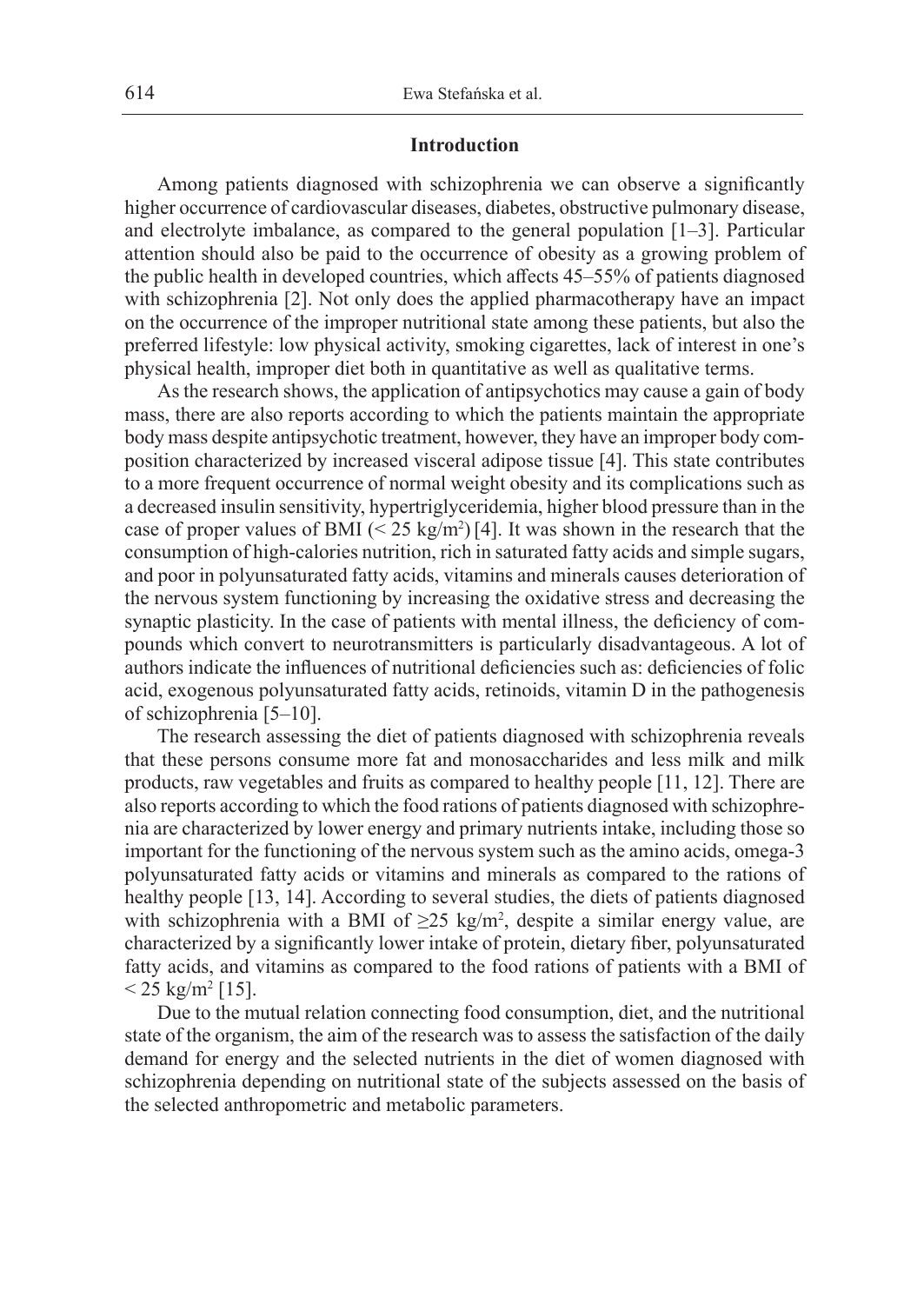#### **Material**

The study covered a group of 50 women aged 21–64 years diagnosed with schizophrenia (according to ICD-10 criteria) [16] within a period from January to December 2016. The control group included 52 healthy women aged 20–61 without mental disorders, nutritional disorders, or chronic diseases related to metabolism of nutrients. The patients diagnosed with schizophrenia had been receiving atypical and typical antipsychotics for at least 1 year before being included in the study. 34% of female patients with schizophrenia received 1 antipsychotic, 66% – 2 or 3 antipsychotics at the same time. Olanzapine, risperidone, haloperidol, and clozapine were applied the most frequently. Persons abusing psychoactive substances, diagnosed with other mental disorders, cognitive disorders, or nutritional disorders, and also those suffering from afflictions that may affect metabolic parameters, applying a pharmacological and/or dietary treatment, reducing lipids and glucose concentration, were excluded from the study.

The patients taking part in the study were informed about the aim and methods of the research. Each patient expressed his/her written consent to participate in the study. The study obtained a permission number R-I-002/355/2016 issued by the local Bioethics Committee.

#### **Method**

#### Diet assessment

In order to collect data, we used a questionnaire. In the quantitative diet assessment, we used a 24-hour diet recall collected from 3 weekdays and one day of the weekend (408 menus in total), and then the obtained results were averaged according to the applicable recommendations [17]. In order to elaborate the nutritional value of daily food rations, we used the Dieta 5.0 computer program elaborated by the Food and Nutrition Institute in Warsaw. In order to assess the compliance of nutrients consumption with recommendations, we used the nutritional standards for the Polish population [17]. The following values were adopted as proper content of energy derived from basic nutrients: 12% from protein, 30% from fats, 58% from carbohydrates. Furthermore, the intake of dietary fiber at the level of 25 g/day, of dietary cholesterol at the level of 300 mg/day, the intake of saturated fatty acids (SFA), monounsaturated fatty acids (MUFAs), polyunsaturated fatty acids (PUFAs) respectively as 10%, 12%, 8% of the daily energy intake were considered as consistent with the recommendations [17].

# Assessment of the nutritional state

In the assessment of the nutritional state of the subject, we used the measurement of body mass and height, and based on them, we calculated the body mass index (BMI). The body composition analysis was carried out with the use of a bio-electric impedance method by means of Maltron BioScan 920-2 analyzer made by Maltron International LTD. We assessed, among others, the percentage of fat-free tissue, per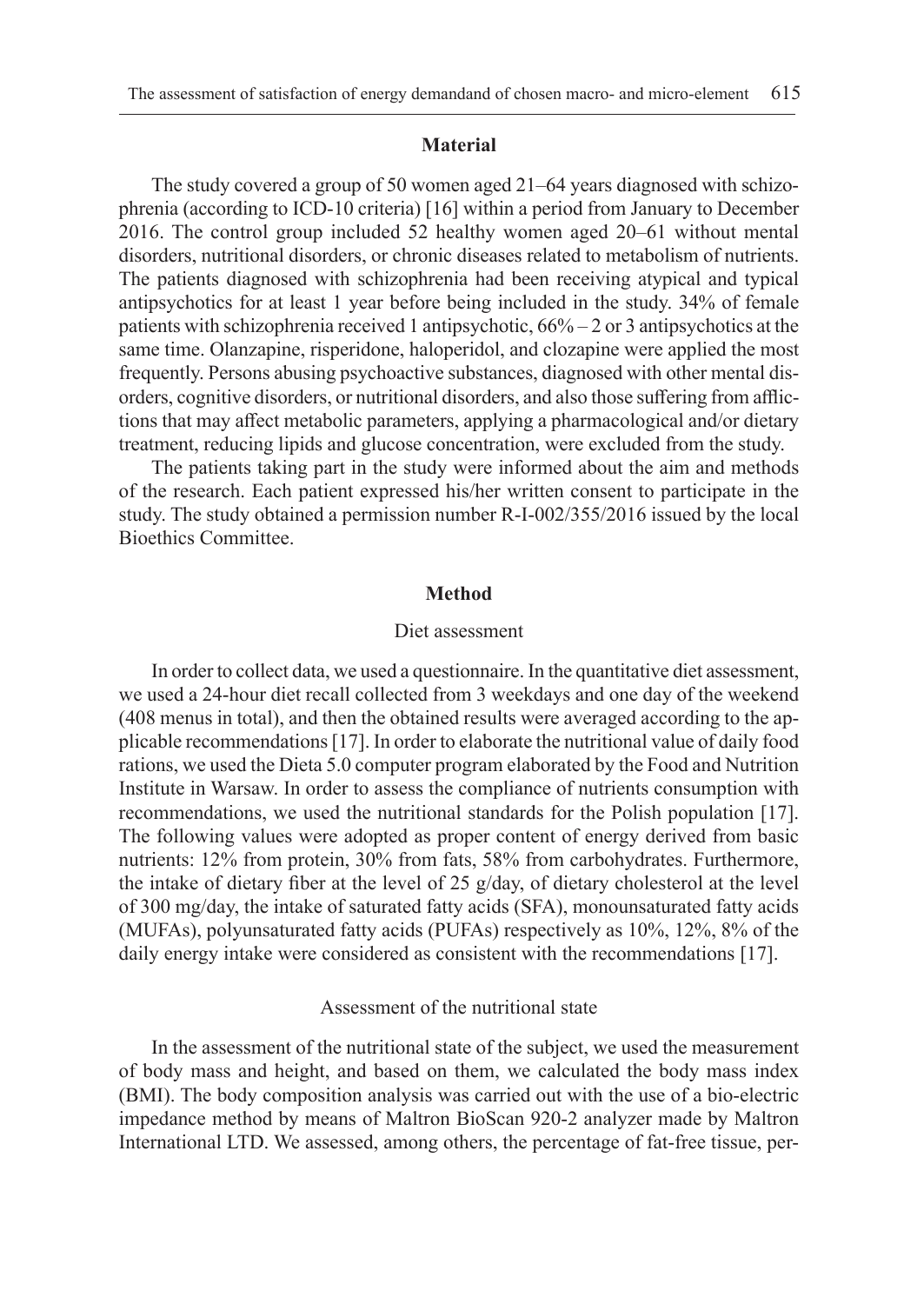centage of adipose tissue within the organism, depth of the subcutaneous fat (SAT), depth of the visceral fat (VAT) at a height of the navel.

In terms of biochemical parameters of nutritional state, we assessed the lipid profile of the blood (concentration of the total cholesterol, LDL-cholesterol, HDL-cholesterol and triglycerides) and the concentration of glucose in blood serum. The obtained values were compared to the currently applicable standards [18].

# Statistical analysis

The statistical analysis of the obtained results was carried out with the use of computer program Statistica 12.0 made by StatSoft, Inc. In the case of normal distribution of variables, the Student's *t*-test was used in order to compare them, whereas in the case of lack of normal distribution, we used the nonparametric Mann–Whitney *U* test. In order to study the relations between the selected features, we also used the Spearman's rank correlation coefficient. The  $\chi^2$  test was used in order to assess relations between nominal values. These results for which  $p < 0.05$  were considered significant.

# **Results**

Table 1 presents a socio-demographic characteristic of the patients. It was observed that the number of single women and women with an elementary/vocational and secondary education was significantly higher in the group of female patients diagnosed with schizophrenia as compared to the control group. The mean age of onset of women diagnosed with schizophrenia was  $28.4 \pm 9.2$  years, whereas the average duration of the illness was  $11.3 \pm 8.3$  years. Age of women diagnosed with schizophrenia was positively correlated with the intake of majority of nutrients (although correlations were not statistically significant). In the control group age was significantly positively correlated only with sodium intake  $(r = 0.4624; p = 0.001)$ .

|                          | Women           |                 |        |  |
|--------------------------|-----------------|-----------------|--------|--|
| Variables                | Schizophrenia   | Controls        |        |  |
|                          | $n = 50$        | $n = 52$        | p      |  |
|                          | $X \pm SD$      | $X \pm SD$      |        |  |
| Age (years)              | $39.7 \pm 10.0$ | $38.3 \pm 13.6$ | 0.5011 |  |
| Place of residence, n(%) |                 |                 |        |  |
| Urban                    | 41(82)          | 40(77)          | 0.9174 |  |
| Rural                    | 9(18)           | 12(23)          |        |  |
| Marital status, n(%)     |                 |                 |        |  |
| Married                  | 9(18)           | 30(58)          | 0.0269 |  |
| Single                   | 41(82)          | 22(42)          |        |  |

|  |  |  | Table 1. Study groups characteristics |
|--|--|--|---------------------------------------|
|--|--|--|---------------------------------------|

*table continued on the next page*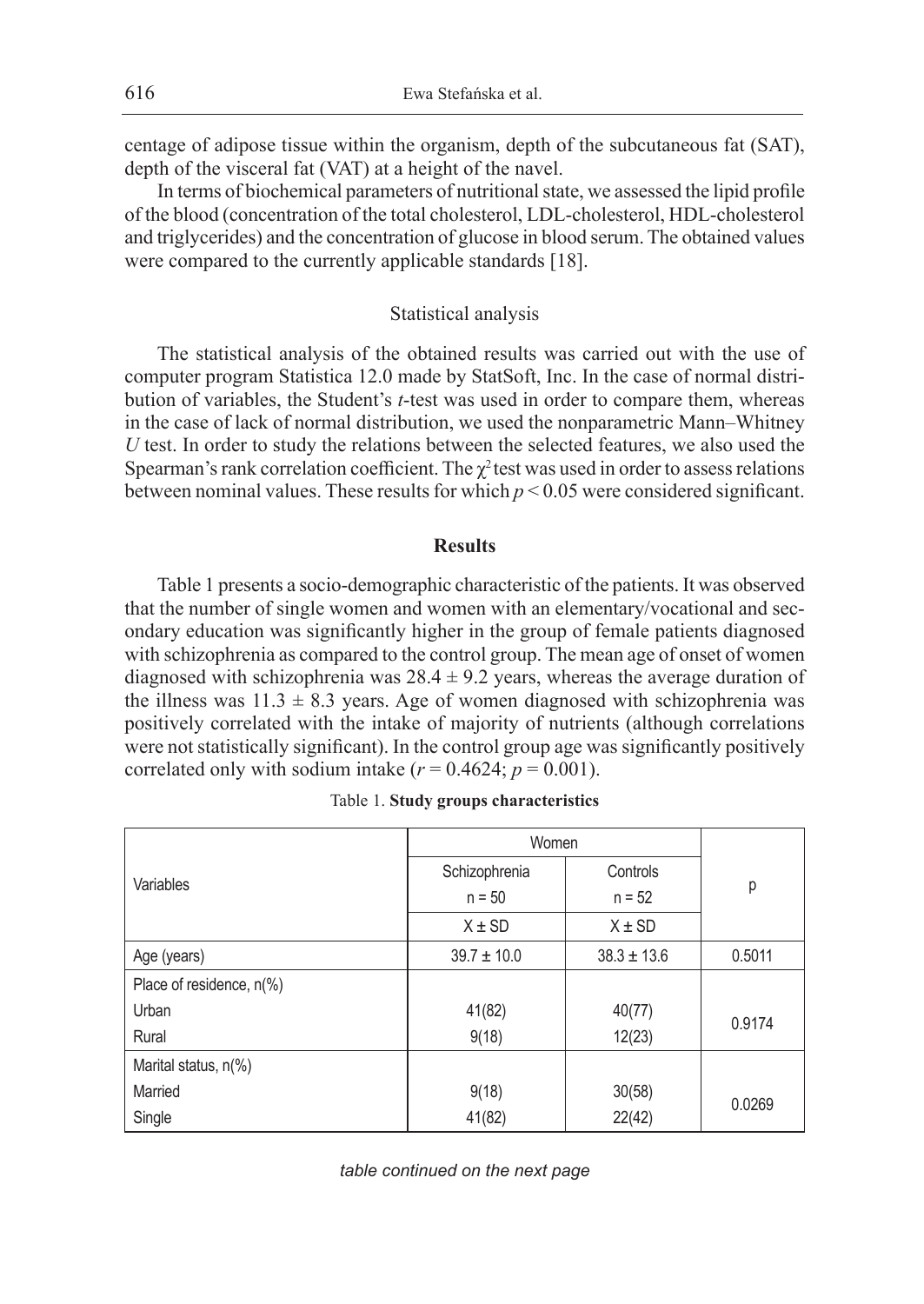| Education, n(%)    |        |        |        |
|--------------------|--------|--------|--------|
| Primary/Vocational | 13(26) | 0(0)   |        |
| Secondary          | 27(54) | 16(31) | 0.0001 |
| University         | 10(20) | 36(69) |        |

n – number of subjects;  $X \pm SD$  – arithmetic mean  $\pm$  standard deviation; p – critical value of the test comparing schizophrenia and control groups

The marital status turned out not to be a significantly differentiating factor of dietary habits in women diagnosed with schizophrenia. However, the food intake of married women from the control group provided significantly less phosphorus and folates as compared to the intake of single women  $(1,014.7 \pm 423.2 \text{ mg and } 223.2 \pm 104.8 \text{ µg})$ vs. 1,294.2  $\pm$  444.2 mg and 298.4  $\pm$  120.9 µg, respectively; *p* < 0.05). The level of education turned out not to be a significantly differentiating factor of dietary manner in women diagnosed with schizophrenia. However, the food intake of women with university education from control group provided significantly less protein and phosphorus as compared to the intake of women with secondary education (60.3  $\pm$  24.4 g of protein and  $1,067.5 \pm 413.0$  mg of phosphorus vs.  $78.9 \pm 20.7$  g and  $1,359.9 \pm 478.7$ mg, respectively;  $p < 0.05$ ). Women from both compared groups preferred sedentary behavior and did not undertake additional physical activity.

|                               | Schizophrenia, n = 50 |                    | Controls, $n = 52$  |                    |        |
|-------------------------------|-----------------------|--------------------|---------------------|--------------------|--------|
| Variables                     | $X \pm SD$            | $%$ of the<br>norm | $X \pm SD$          | $%$ of the<br>norm | р      |
| Energy (kcal)                 | $1,860.7 \pm 557.8$   | 95                 | $1,900.0 \pm 815.0$ | 97                 | 0.9966 |
| Total protein (g)             | $67.0 \pm 12.6$       | 112                | $71.3 \pm 16.8$     | 119                | 0.5977 |
| Energy from protein (%)       | $14.4 \pm 3.3$        |                    | $15.0 \pm 2.1$      |                    | 0.7610 |
| Total carbohydrates (g)       | $254.4 \pm 99.1$      | 91                 | $242.7 \pm 70.8$    | 87                 | 0.3452 |
| Energy from carbohydrates (%) | $55.0 \pm 8.0$        |                    | $50.9 \pm 9.9$      |                    | 0.0517 |
| Dietary fiber $(q)$           | $19.2 \pm 6.1$        | 77                 | $22.7 \pm 9.1$      | 91                 | 0.6434 |
| Total fat (g)                 | $62.6 \pm 29.3$       | 96                 | $68.6 \pm 20.4$     | 106                | 0.2029 |
| Energy from fat (%)           | $30.4 \pm 8.3$        |                    | $32.5 \pm 7.7$      |                    | 0.5986 |
| SFA(g)                        | $30.6 \pm 15.8$       | 139                | $26.6 \pm 18.2$     | 121                | 0.0459 |
| Energy from SFA (%)           | $14.8 \pm 4.0$        |                    | $12.6 \pm 3.3$      |                    | 0.4460 |
| MUFA (g)                      | $24.8 \pm 11.0$       | 95                 | $32.8 \pm 11.0$     | 126                | 0.3343 |
| Energy from MUFA (%)          | $12.0 \pm 5.3$        |                    | $15.5 \pm 4.2$      |                    | 0.4213 |
| PUFA(g)                       | $7.2 \pm 5.7$         | 42                 | $9.2 \pm 3.4$       | 54                 | 0.7648 |
| Energy from PUFA (%)          | $3.5 \pm 1.2$         |                    | $4.3 \pm 2.0$       |                    | 0.8210 |

Table 2. **The average energy intake and contents of selected nutrients in the daily food rations of study participants**

*table continued on the next page*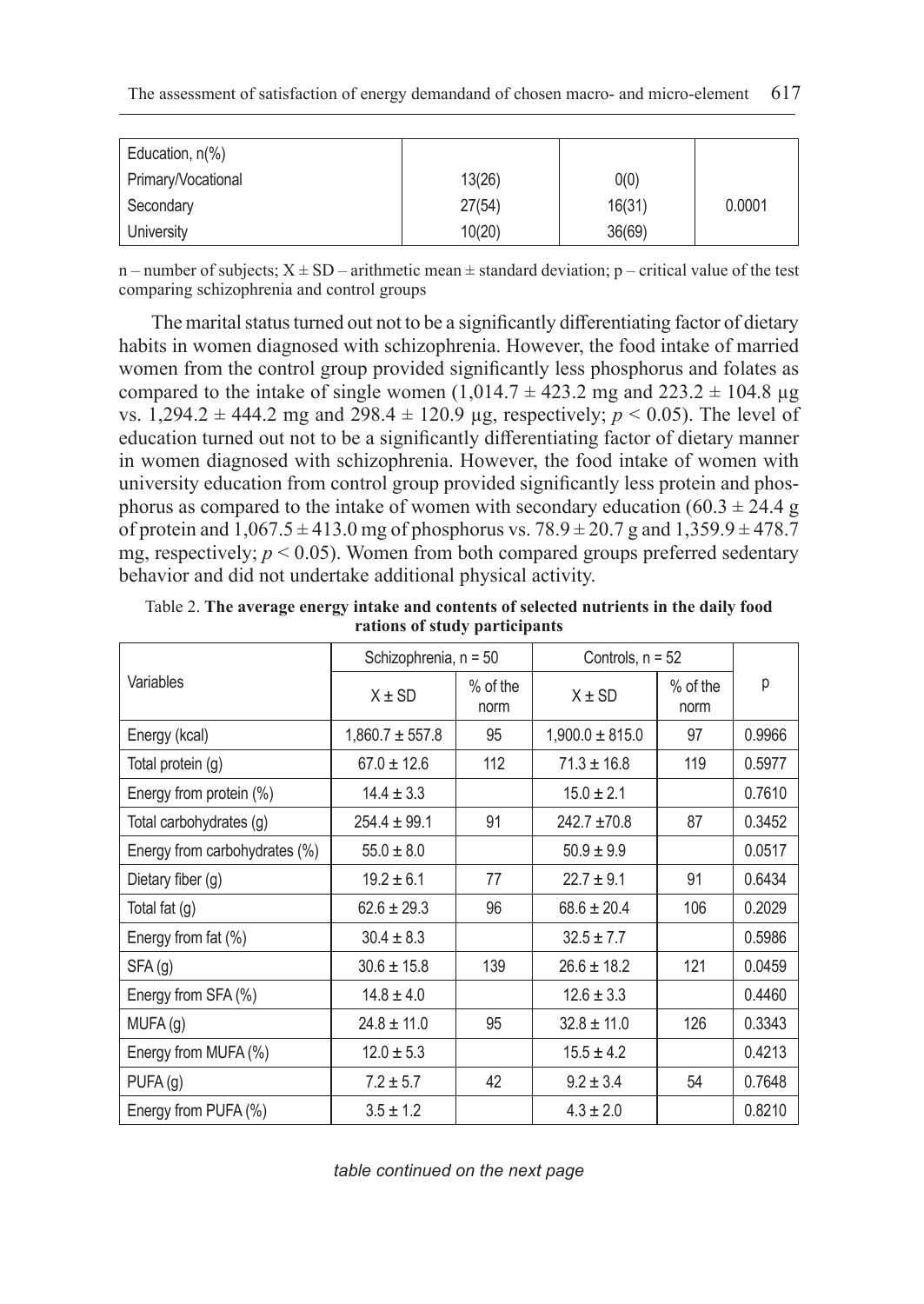| $228.8 \pm 129.5$     | 76  | $246.4 \pm 198.0$     | 82  | 0.6499 |
|-----------------------|-----|-----------------------|-----|--------|
| $813.7 \pm 513.9$     | 116 | $1,061.3 \pm 937.7$   | 152 | 0.1082 |
| $2.1 \pm 1.6$         | 42  | $2.3 \pm 2.8$         | 46  | 0.5993 |
| $7.2 \pm 5.1$         | 90  | $8.9 \pm 5.2$         | 111 | 0.1743 |
| $60.0 \pm 56.0$       | 80  | $109.3 \pm 82.3$      | 146 | 0.0016 |
| $1.2 \pm 0.4$         | 109 | $1.1 \pm 0.4$         | 100 | 0.1645 |
| $1.3 \pm 0.5$         | 118 | $1.6 \pm 0.9$         | 145 | 0.0576 |
| $1.6 \pm 0.8$         | 123 | $1.7 \pm 0.8$         | 131 | 0.5136 |
| $2.4 \pm 0.7$         | 100 | $3.9 \pm 0.6$         | 162 | 0.0077 |
| $15.0 \pm 10.5$       | 107 | $16.8 \pm 8.4$        | 120 | 0.3488 |
| $212.3 \pm 88.8$      | 53  | $263.1 \pm 118.7$     | 66  | 0.0184 |
| $3,114.5 \pm 1,099.7$ | 208 | 2,351.1±1,168.9       | 157 | 0.0012 |
| $2,972.2 \pm 1,567.0$ | 63  | $2,768.2 \pm 1,015.5$ | 59  | 0.4462 |
| $547.9 \pm 320.6$     | 55  | $584.2 \pm 301.9$     | 58  | 0.5663 |
| $1,119.9 \pm 417.9$   | 160 | $1,163.0 \pm 452.5$   | 166 | 0.6251 |
| $286.6 \pm 118.5$     | 89  | $288.2 \pm 121.4$     | 90  | 0.9475 |
| $9.5 \pm 3.8$         | 53  | $9.7 \pm 3.9$         | 54  | 0.8505 |
| $8.9 \pm 2.2$         | 111 | $8.4 \pm 3.8$         | 105 | 0.3961 |
|                       |     |                       |     |        |

n – number of subjects;  $X \pm SD$  – arithmetic mean  $\pm$  standard deviation; p – critical value of the test comparing schizophrenia and control groups; SFA – saturated fatty acids; MUFA – monounsaturated fatty acids; PUFA – polyunsaturated fatty acids

Table 2 presents the average energy value of daily food rations and the average consumption of selected nutrients. It was observed that food rations of women diagnosed with schizophrenia were characterized by a significantly higher consumption of saturated fatty acids and sodium, and a significantly lower consumption of vitamin C,  $B_{12}$  and folates as compared to food rations of healthy women. However, it was noted that food rations of the subjects both from the group of mentally ill and healthy women provided too low amounts of polyunsaturated fatty acids, vitamin D, folates, potassium, calcium, iron, and dietary fiber as compared to the applicable recommendations. The patients from both groups mainly consumed excessive amounts of protein, saturated fatty acids, vitamin A,  $B_2$ ,  $B_6$ , sodium, phosphorus, and, only in the control group, vitamin  $B_{12}$ .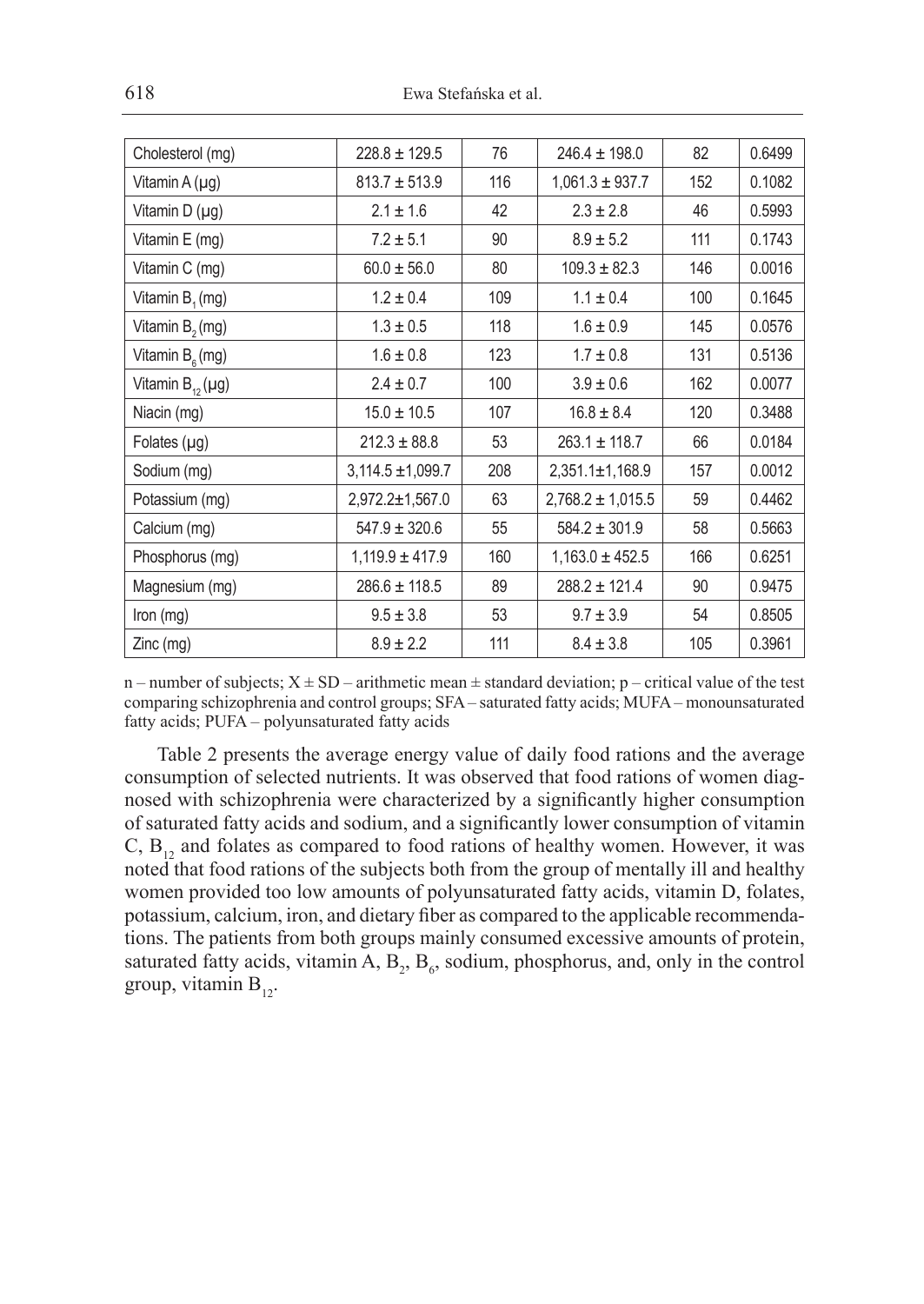| Table 3. The average energy intake and content of the selected nutrients in the daily food |
|--------------------------------------------------------------------------------------------|
| rations of the subjects with schizophrenia considering their nutritional state assessed    |
| on the basis of the BMI                                                                    |

|                                  | group I                    |            | group II                        |            |                  |
|----------------------------------|----------------------------|------------|---------------------------------|------------|------------------|
| Variables                        | BMI < 25 kg/m <sup>2</sup> | $%$ of the | BMI $\geq$ 25 kg/m <sup>2</sup> | $%$ of the | р                |
|                                  | $n = 30$                   | norm       | $n = 20$                        | norm       | (group I vs. II) |
|                                  | $X \pm SD$                 |            | $X \pm SD$                      |            |                  |
| Energy (kcal)                    | $1,823.3 \pm 550.9$        | 93         | $1,928.0 \pm 581.0$             | 99         | 0.5358           |
| Total protein (g)                | $62.4 \pm 17.1$            | 104        | $67.0 \pm 15.9$                 | 112        | 0.3662           |
| Energy from protein (%)          | $14.1 \pm 2.9$             |            | $14.7 \pm 3.9$                  |            | 0.5614           |
| Total carbohydrates (g)          | $255.1 \pm 92.0$           | 91         | $253.0 \pm 114.3$               | 90         | 0.9443           |
| Energy from<br>carbohydrates (%) | $54.0 \pm 9.2$             |            | $55.5 \pm 8.9$                  |            | 0.5843           |
| Dietary fiber (g)                | $18.0 \pm 6.7$             | 72         | $21.5 \pm 9.8$                  | 86         | 0.1542           |
| Total fat $(g)$                  | $64.2 \pm 31.0$            | 99         | $59.6 \pm 26.3$                 | 92         | 0.6038           |
| Energy from fat (%)              | $31.8 \pm 9.6$             |            | $29.5 \pm 8.6$                  |            | 0.4087           |
| SFA(g)                           | $29.5 \pm 16.5$            | 134        | $27.0 \pm 14.8$                 | 123        | 0.7857           |
| Energy from SFA (%)              | $14.6 \pm 3.8$             |            | $12.6 \pm 3.2$                  |            | 0.8378           |
| MUFA (g)                         | $25.9 \pm 11.7$            | 97         | $24.0 \pm 9.8$                  | 92         | 0.9646           |
| Energy from MUFA (%)             | $12.8 \pm 4.2$             |            | $11.2 \pm 3.4$                  |            | 0.8324           |
| PUFA(g)                          | $8.4 \pm 4.4$              | 49         | $9.0 \pm 7.5$                   | 53         | 0.1709           |
| Energy from PUFA (%)             | $4.1 \pm 1.6$              |            | $4.2 \pm 2.0$                   |            | 0.9275           |
| Cholesterol (mg)                 | $221.6 \pm 119.3$          | 74         | $248.1 \pm 149.2$               | 83         | 0.5017           |
| Vitamin A (µg)                   | $803.3 \pm 521.5$          | 115        | $833.2 \pm 512.8$               | 119        | 0.8483           |
| Vitamin D (µg)                   | $2.1 \pm 1.7$              | 42         | $2.3 \pm 1.4$                   | 46         | 0.6506           |
| Vitamin E (mg)                   | $6.9 \pm 4.1$              | 86         | $7.8 \pm 6.7$                   | 97         | 0.5592           |
| Vitamin C (mg)                   | $60.8 \pm 52.9$            | 81         | $68.2 \pm 41.2$                 | 91         | 0.6654           |
| Vitamin B <sub>1</sub> (mg)      | $1.1 \pm 0.4$              | 100        | $1.3 \pm 0.5$                   | 118        | 0.0923           |
| Vitamin B <sub>2</sub> (mg)      | $1.3 \pm 0.5$              | 118        | $1.3 \pm 0.4$                   | 118        | 0.9621           |
| Vitamin $B_{\epsilon}$ (mg)      | $1.5 \pm 0.7$              | 115        | $1.9 \pm 0.8$                   | 146        | 0.0840           |
| Vitamin $B_{12}(\mu g)$          | $2.2 \pm 0.8$              | 92         | $2.2 \pm 0.9$                   | 92         | 0.8322           |
| Niacin (mg)                      | $12.3 \pm 6.3$             | 88         | $20.1 \pm 14.7$                 | 143        | 0.0130           |
| Folates $(\mu g)$                | $190.2 \pm 84.5$           | 47         | $253.9 \pm 83.7$                | 63         | 0.0152           |
| Sodium (mg)                      | $2,916.8 \pm 999.7$        | 194        | $3,486.0 \pm 1,210.9$           | 232        | 0.0841           |
| Potassium (mg)                   | 2673.3±1207.7              | 57         | 3534.8±2006.4                   | 75         | 0.0663           |

*table continued on the next page*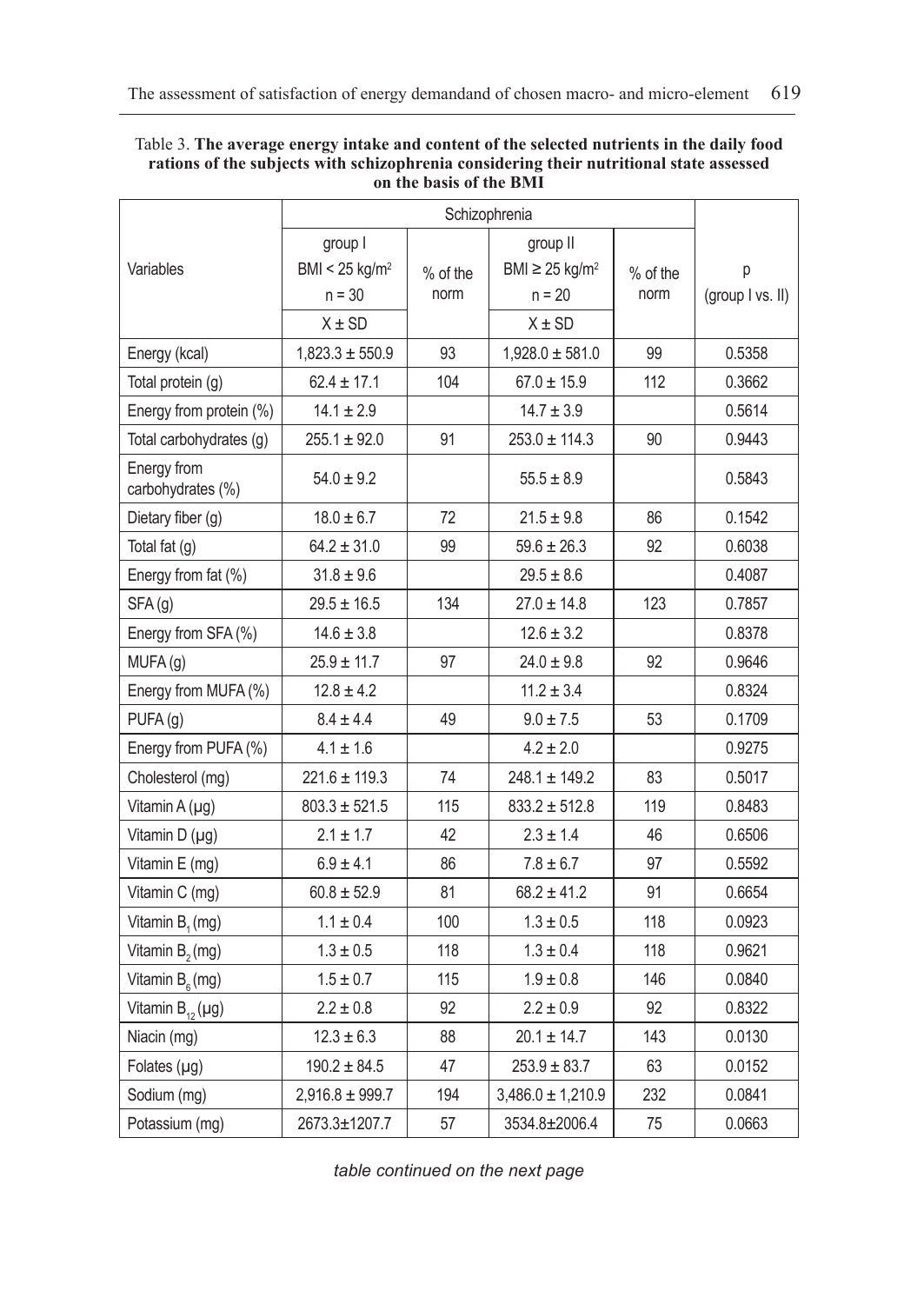| Calcium (mg)    | $554.6 \pm 350.6$   | 55  | $535.5 \pm 264.6$   | 53  | 0.8446 |
|-----------------|---------------------|-----|---------------------|-----|--------|
| Phosphorus (mg) | $1.066.5 \pm 344.9$ | 152 | $1.220.4 \pm 526.4$ | 174 | 0.2235 |
| Magnesium (mg)  | $285.5 \pm 127.5$   | 89  | $288.5 \pm 103.1$   | 90  | 0.9341 |
| $lron$ (mg)     | $8.8 \pm 2.6$       | 49  | $10.9 \pm 5.3$      | 60  | 0.0577 |
| $Zinc$ (mg)     | $8.9 \pm 2.5$       | 111 | $9.1 \pm 2.3$       | 114 | 0.6866 |

n – number of subjects;  $X \pm SD$  – arithmetic mean  $\pm$  standard deviation; p – critical value of the test comparing groups (I vs. II); SFA – saturated fatty acids; MUFA – monounsaturated fatty acids; PUFA – polyunsaturated fatty acids

|  |  |  | Table 4. Selected anthropometric and biochemical parameters of the study participants |
|--|--|--|---------------------------------------------------------------------------------------|
|--|--|--|---------------------------------------------------------------------------------------|

|                                           | Women             |                   |        |
|-------------------------------------------|-------------------|-------------------|--------|
| Variables                                 | Schizophrenia     | Controls          |        |
|                                           | $n = 50$          | $n = 52$          | p      |
|                                           | $X \pm SD$        | $X \pm SD$        |        |
| Body weight (kg)                          | $68.3 \pm 15.8$   | $66.4 \pm 13.4$   | 0.5078 |
| Height (cm)                               | $164.0 \pm 5.0$   | $166.0 \pm 4.5$   | 0.0523 |
| BMI (kg/m <sup>2</sup> )                  | $25.1 \pm 5.1$    | $24.3 \pm 5.3$    | 0.4496 |
| Waist circumference (cm)                  | $93.1 \pm 14.1$   | $84.9 \pm 14.5$   | 0.0050 |
| Fat free mass (kg)                        | $46.2 \pm 5.3$    | $46.3 \pm 4.2$    | 0.9468 |
| Fat free mass (%)                         | $69.8 \pm 8.9$    | $71.2 \pm 8.7$    | 0.4299 |
| Fat mass (kg)                             | $21.8 \pm 11.7$   | $20.1 \pm 10.1$   | 0.4184 |
| Fat mass (%)                              | $30.0 \pm 8.8$    | $28.8 \pm 8.7$    | 0.4684 |
| Visceral Fat (VAT) (cm <sup>2</sup> )     | $353.7 \pm 329.0$ | $204.3 \pm 231.7$ | 0.0111 |
| Subcutaneous Fat (SAT) (cm <sup>2</sup> ) | $111.0 \pm 39.9$  | $97.9 \pm 53.7$   | 0.1722 |
| VAT/SAT ratio                             | $3.5 \pm 2.6$     | $2.0 \pm 1.7$     | 0.0007 |
| Total cholesterol (mg/dl)                 | $196.6 \pm 41.2$  | $185.3 \pm 15.9$  | 0.3587 |
| HDL-cholesterol (mg/dl)                   | $57.1 \pm 17.0$   | $47.8 \pm 13.5$   | 0.5022 |
| LDL-cholesterol (mg/dl)                   | $117.3 \pm 39.0$  | $114.0 \pm 15.9$  | 0.7971 |
| Triglycerides (mg/dl)                     | $132.7 \pm 73.8$  | $130.3 \pm 52.9$  | 0.9232 |
| Glucose (mg/dl)                           | $102.4 \pm 22.2$  | $92.1 \pm 10.7$   | 0.2077 |

n – number of subjects;  $X \pm SD$  – arithmetic mean  $\pm$  standard deviation; p – critical value of the test comparing schizophrenia and control groups

While assessing the diet of female patients diagnosed with schizophrenia, depending on their nutritional state considered on the basis of the BMI (Table 3), a significantly lower content of niacin and folates in the diet was shown in the group with a BMI of  $\leq$  25kg/m<sup>2</sup> as compared to the diet of patients with a BMI of  $\geq$  25 kg/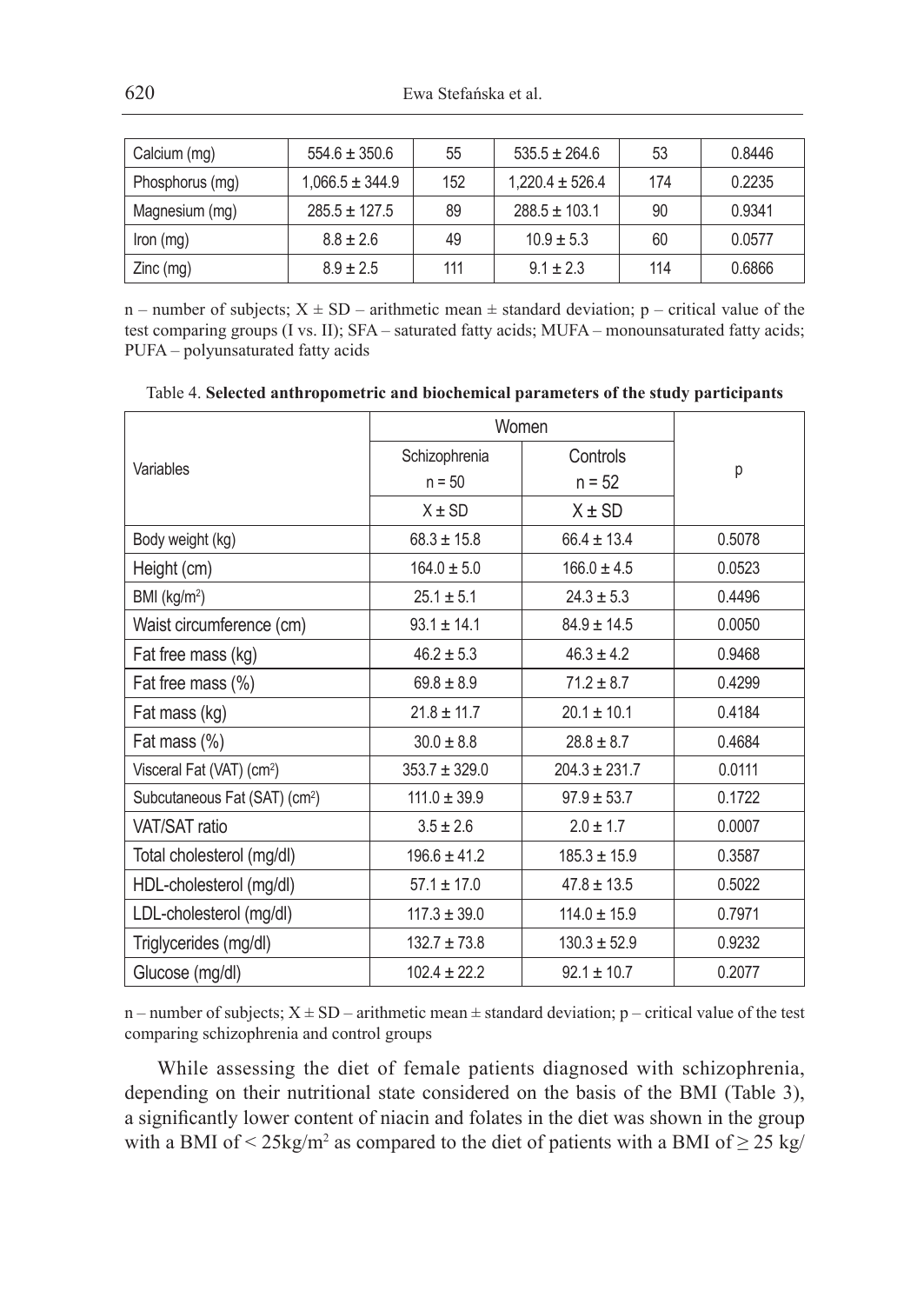m2 . It was observed that, regardless of their value of the body mass index (BMI), the female patients diagnosed with schizophrenia, both with normal and excessive body mass, provided too low amounts of dietary fiber, polyunsaturated fatty acids, vitamin D, folates, potassium, calcium, and iron in their diet. Table 4 presents anthropometric data and those concerning body composition of patients. It was observed that female patients diagnosed with schizophrenia, despite of a body mass that was close to the one of healthy women, had statistically significantly larger waist circumference as well as visceral adipose tissue content and the visceral adipose tissue to the subcutaneous adipose tissue ratio (VAT/SAT ratio) as compared to the control group. Statistically significant differences in the majority of compared parameters assessing the body composition (Table 5) were observed within two subgroups of women diagnosed with schizophrenia; moreover, it was indicated that patients with proper BMI  $\left($  < 25kg/m<sup>2</sup> $\right)$ had statistically significantly higher content of visceral adipose tissue ( $p = 0.0088$ ) as compared to the patients from the control group with proper body mass.

|                                           | Schizophrenia                           |                                             |                  |
|-------------------------------------------|-----------------------------------------|---------------------------------------------|------------------|
| Variables                                 | group I<br>BMI < $25$ kg/m <sup>2</sup> | group II<br>BMI $\geq$ 25 kg/m <sup>2</sup> | р                |
|                                           | $n = 30$                                | $n = 20$                                    | (group I vs. II) |
|                                           | $X \pm SD$                              | $X \pm SD$                                  |                  |
| Body weight (kg)                          | $59.8 \pm 7.4$                          | $83.4 \pm 15.6$                             | 0.0001           |
| Height (cm)                               | $163.5 \pm 5.9$                         | $164.6 \pm 4.0$                             | 0.5183           |
| BMI (kg/m <sup>2</sup> )                  | $22.2 \pm 1.8$                          | $30.4 \pm 5.0$                              | 0.0001           |
| Waist circumference (cm)                  | $85.5 \pm 8.0$                          | $106.6 \pm 12.5$                            | 0.0001           |
| Fat free mass (kg)                        | $44.2 \pm 4.13$                         | $49.8 \pm 5.3$                              | 0.0001           |
| Fat free mass (%)                         | $75.1 \pm 5.3$                          | $60.5 \pm 5.7$                              | 0.0009           |
| Fat mass (kg)                             | $15.1 \pm 4.7$                          | $33.8 \pm 10.7$                             | 0.0001           |
| Fat mass (%)                              | $24.9 \pm 5.4$                          | $39.1 \pm 6.1$                              | 0.0001           |
| Visceral Fat (VAT) (cm <sup>2</sup> )     | $240.4 \pm 159.4$                       | $560.3 \pm 447.4$                           | 0.0007           |
| Subcutaneous Fat (SAT) (cm <sup>2</sup> ) | $96.7 \pm 32.0$                         | $137.0 \pm 40.4$                            | 0.0004           |
| VAT/SAT ratio                             | $2.8 \pm 1.9$                           | $4.9 \pm 3.1$                               | 0.0068           |
| Total cholesterol (mg/dl)                 | $194.5 \pm 44.6$                        | $203.0 \pm 34.7$                            | 0.4881           |
| HDL-cholesterol (mg/dl)                   | $61.8 \pm 16.2$                         | $48.8 \pm 15.5$                             | 0.0086           |
| LDL-cholesterol (mg/dl)                   | $115.0 \pm 44.0$                        | $121.4 \pm 28.8$                            | 0.5806           |
| Triglycerides (mg/dl)                     | $111.6 \pm 57.5$                        | $170.1 \pm 85.75$                           | 0.0058           |
| Glucose (mg/dl)                           | $96.2 \pm 18.9$                         | $113.3 \pm 23.7$                            | 0.0073           |

Table 5. **Selected anthropometric and biochemical parameters of the subjects with schizophrenia considering their nutritional state assessed on the basis of the BMI**

n – number of subjects;  $X \pm SD$  – arithmetic mean  $\pm$  standard deviation; p – critical value of the test comparing groups (I vs. II)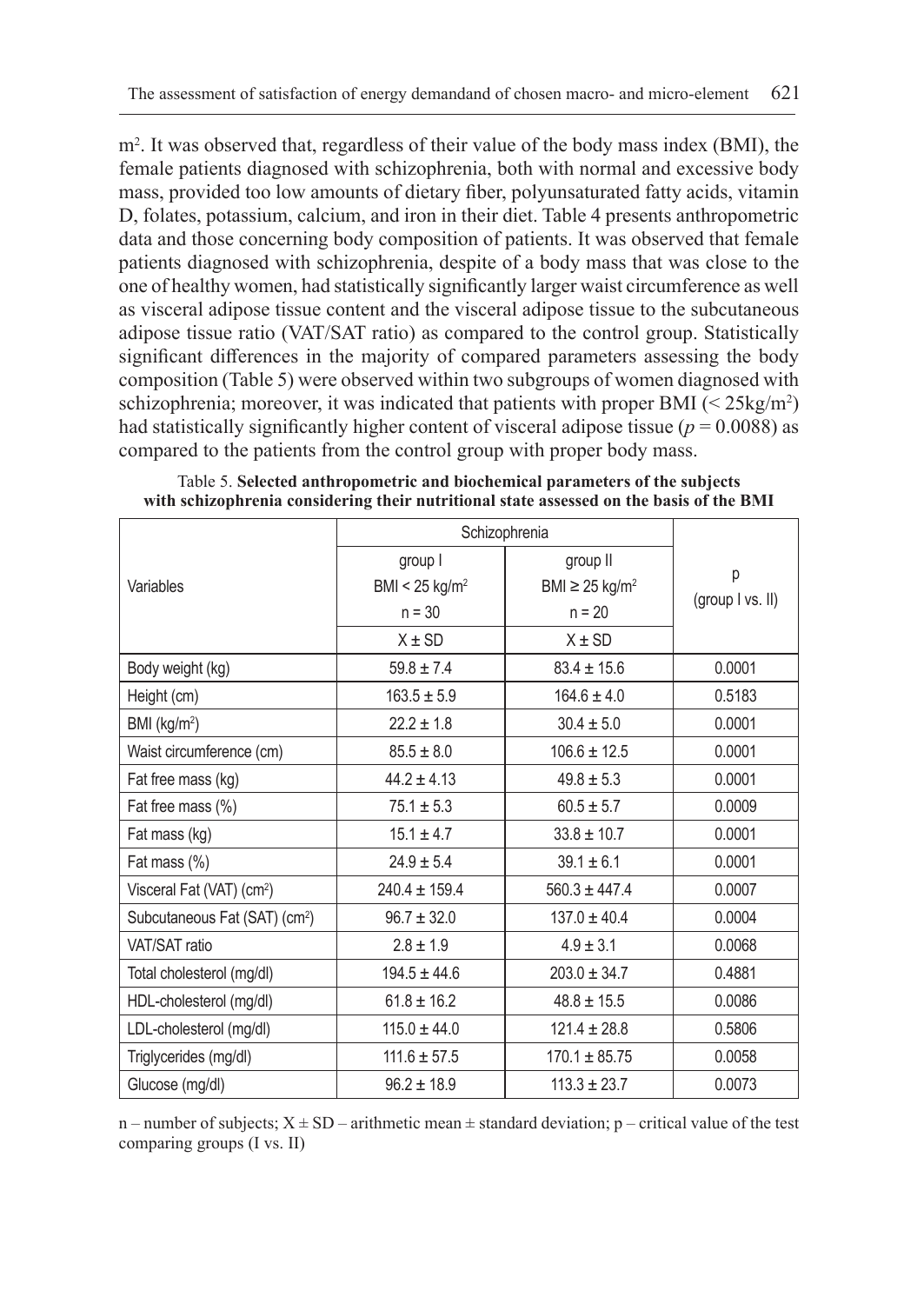While assessing the lipid metabolism of the compared groups of women, healthy and diagnosed with schizophrenia, it was shown that (despite of a lack of statistically significant differences) in the case of healthy women, specific lipid parameters had values that were close to the applicable standards to a greater extent (Table 4). However, we found higher levels of total cholesterol ( $\geq$  190 mg/dl) among 21% of healthy women and 46% of mentally ill women. It was also revealed that reduced level of HDL-cholesterol (< 45 mg/dl) occurred among 26% of mentally ill and 50% of healthy women. An increased level of LDL-cholesterol (≥ 115 mg/dl) occurred among 50% of mentally ill and 31% of healthy women. Triglycerides concentration  $\geq 150$  mg/dl was observed also among 32% of mentally ill and 33% of healthy women. While assessing the fasting glycemia among subjects, we found the higher values of glucose  $( \geq 100 \text{ mg/dl})$  among 48% of mentally ill women and 20% of healthy women. While assessing the lipid metabolism of the mentally ill women, depending on their nutritional state considered on the basis of the BMI (Table 5), a statistically significantly higher concentration of HDL-cholesterol and lower triglycerides and glucose concentration were shown in the group with the BMI of  $\leq$  25 kg/m<sup>2</sup> as compared to the group of patients with a BMI of  $\geq 25 \text{ kg/m}^2$ . It was also found that in the group of patients with a BMI of < 25 kg/m2 , a reduced level of HDL-cholesterol occurred among 23% of the subjects, in the group with a BMI of  $\geq 25 \text{ kg/m}^2$  among 40%. An increased level of total cholesterol and LDL-cholesterol occurred among over 50% of the subjects from both subgroups. The concentration of triglycerides  $\geq 150$  mg/dl occurred among, respectively, 23% and 45% of the subjects from both groups identified on the basis of the BMI. The concentration of glucose over  $\geq$ 100 mg/dl was observed among 37% from those with a BMI of < 25 kg/m<sup>2</sup> and 65% of those with a BMI of  $\geq$  25 kg/m<sup>2</sup>.

Furthermore, it was revealed that among obese women with schizophrenia, the body mass was significantly correlated with the intake of energy ( $r = 0.4917$ ;  $p = 0.0450$ ), total fat (g)  $(r = 0.7336; p = 0.0010)$ , percentage of energy derived from fat  $(r = 0.5458;$ *p* = 0.0230) and protein (*r* = – 0.3448; *p* = 0.0095), intake of saturated (*r* = 0.6372;  $p = 0.0060$ ) and monounsaturated fatty acids ( $r = 0.5095$ ;  $p = 0.0380$ ). It was also noted that the waist circumference among these female patients was significantly correlated with the energy intake ( $r = 0.5598$ ;  $p = 0.0200$ ), percentage of energy derived from protein ( $r = -0.5400$ ;  $p = 0.0250$ ) and intake of saturated fatty acids ( $r = 0.4937$ ;  $p = 0.044$ ). Furthermore, the total content of fat in the organism (kg) was significantly correlated with the fat intake ( $r = 0.6436$ ;  $p = 0.0050$ ) and saturated fatty acids  $(r = 0.6062; p = 0.010)$ . The adipose tissue content  $(\%)$  was significantly correlated only with the intake of saturated fatty acids ( $r = 0.5181$ ;  $p = 0.0353$ ). The content of the visceral adipose tissue significantly correlated with the intake of carbohydrates (0.6181;  $p = 0.0110$ , whereas the content of the subcutaneous adipose tissue correlated with the intake of fat ( $r = 0.6321$ ;  $p = 0.0090$ ) and saturated fatty acids ( $r = 0.5665$ ;  $p = 0.0220$ ). The fat-free body mass content (kg) was significantly correlated with the intake of energy (*r* = 0.5209; *p* = 0.0320), protein (*r* = 0.4973; *p* = 0.0420), fat (*r* = 0.8049;  $p = 0.0010$ ), percentage of energy derived from fat ( $r = 0.5873$ ;  $p = 0.0130$ ), intake of saturated ( $r = 0.6031$ ;  $p = 0.0100$ ) and monounsaturated fatty acids ( $r = 0.5332$ ;  $p = 0.0280$ ). The percentage of fat-free body mass was significantly correlated with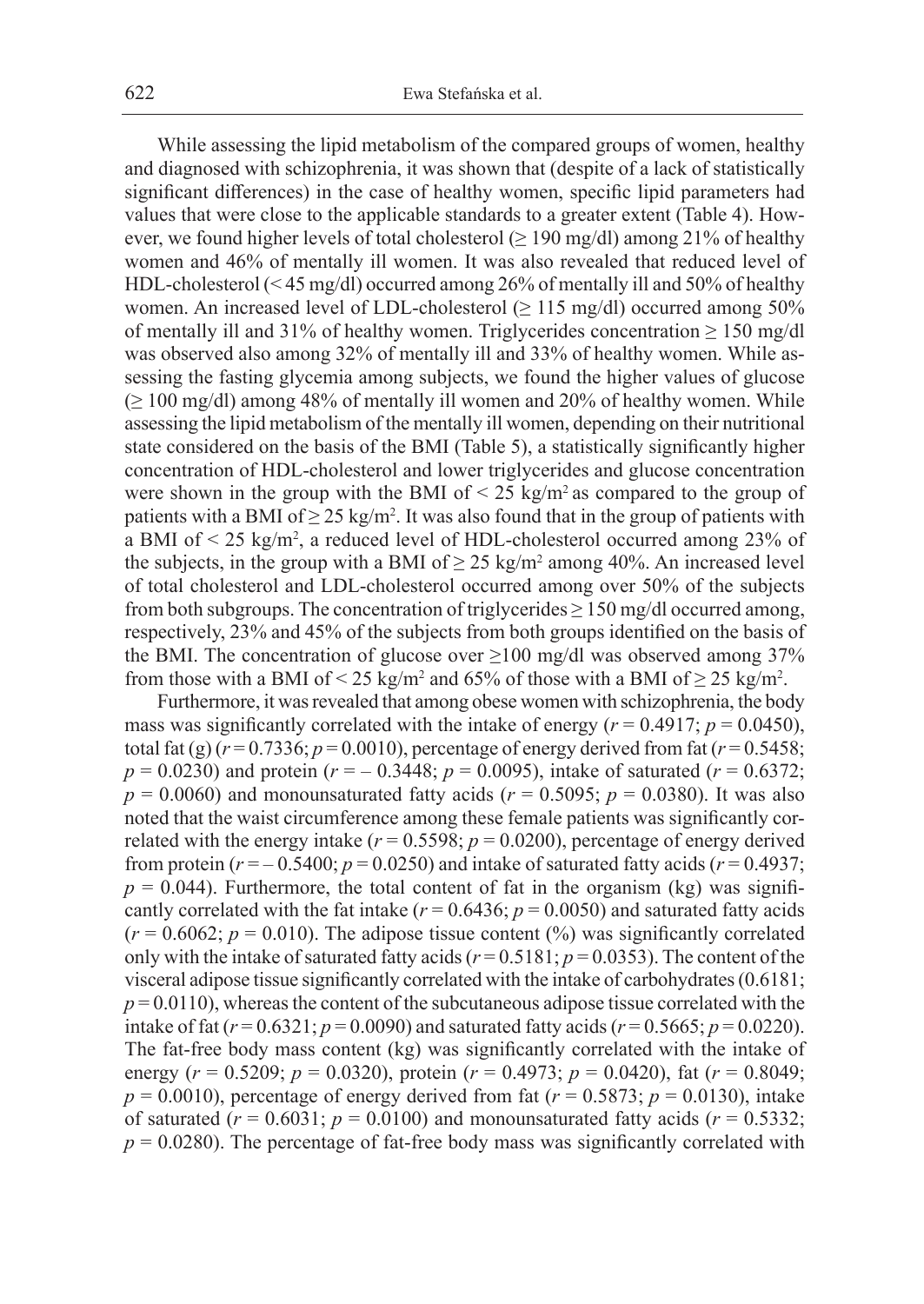the intake of saturated fatty acids  $(r = -0.5493; p = 0.0220)$ . In the case of patients diagnosed with schizophrenia having a BMI of  $\leq$  25kg/m<sup>2</sup>, we observed a statistically significant correlation between the percentage of fat-free body mass and the intake of monounsaturated fatty acids  $(r = -0.3496; p = 0.0500)$  as well as between the content of subcutaneous adipose tissue and the intake of polyunsaturated fatty acids  $(r = 0.3728; p = 0.0390).$ 

#### **Discussion**

It was observed that the diet of patients with mental disorders is characterized by consumption of high-calorific products rich in saturated fatty acids and monosaccharides, and poor in natural antioxidants, which have impact on the worsening of the functioning of the nervous system through intensification of oxidative stress and a decrease of synaptic plasticity [11, 14]. Among the factors related to the formation of vulnerability to mental afflictions, the researchers enumerate, among others, deficiencies of exogenous polyunsaturated fatty acids, folates, vitamin  $D_3$ , or iron [7, 19, 20].

Our own research revealed a lack of statistically significant differences concerning the intake of energy and basic nutrients (total proteins, fats, carbohydrates) between the compared groups of women diagnosed with schizophrenia and healthy women. At the same time, it was observed that the content of energy derived from these components was in compliance, to a greater extent, with recommendations for the Polish population in the group of women diagnosed with schizophrenia. Similar results were obtained in the research of Nunes et al. [12] and Ito et al. [21]. The results obtained in our own research revealed at the same time a lower consumption of the majority of nutrients being assessed in the group of mentally ill patients as compared to healthy women.

Different results concerning a higher consumption of assessed nutrients by patients diagnosed with schizophrenia in comparison to the control group were observed in the research of Konarzewska et al. [4] and Ratliff et al. [22], in which the statistical significance concerned, in particular, the intake of atherogenic saturated fatty acids. Our own research revealed that the intake of this group of acids was also significantly higher in the group of patients with schizophrenia, which was reflected by the increased percentage of energy derived from these acids (approx. 2 times exceeding the recommendations). Attention is also drawn to the fact that the participation of polyunsaturated fatty acids in providing energy — so important for the correct functioning of the brain processes because of their impact on the liquidity and activity of the enzymes of cell membrane and synthesis of eicosanoids — was low [17].

The epidemiological research revealed a presence of a negative correlation between the severity of schizophrenia and consumption of polyunsaturated omega-3 fatty acids: eicosapentaenoic acid (EPA) and docosahexaenoic acid (DHA) [23]. Therefore, the necessity of supplementation therapy for patients diagnosed with schizophrenia is being discussed more widely. Lahkan and Vieira [9] proved that adding 2 grams of EPA per day to the diet of patients receiving antipsychotics decreased significantly the psychopathological symptoms of schizophrenia and improved their functioning.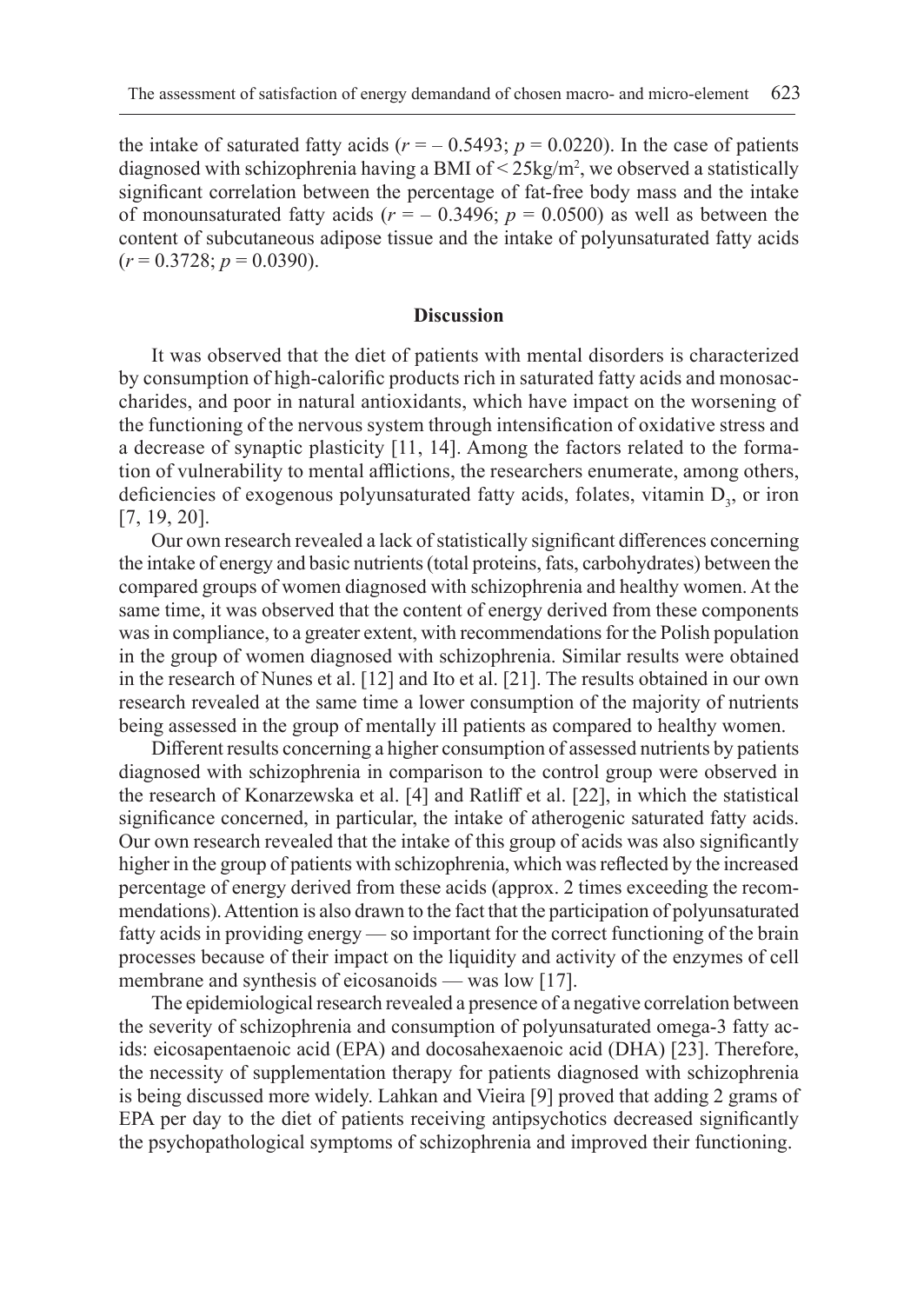The study revealed that the consumption of B group vitamins was in compliance with recommendations mainly in the group of patients diagnosed with schizophrenia; the amounts exceeding the recommendations occurred mainly in diets of healthy women. A higher consumption of these vitamins as compared to the results of own research was noted in the research of other authors [11, 12]. It is worth noticing that the intake of folates is very low, regardless of studied group, and it allows for satisfying the standard only in 60%. The deficiency of folates involved in monocarbonic changes of serine and glycine, and synthesis of neurotransmitters may constitute one of the pathogenic factors in the etiology of schizophrenia [5]. A higher folate content in the diets of patients diagnosed with schizophrenia was revealed in the research of other authors [11, 12, 15]. The literature indicates that the human organism is able to assimilate only half of the folates derived from food. Furthermore, this vitamin belongs to components that are very sensitive to external factors related to the technological treatment of the food (braising, cooking of the products) [17].

A proper intake of the majority of antioxidant vitamins was noted in this study in the group of mentally ill women, except for vitamin C consumed in significantly lower amounts as compared to the control group. This situation could be related to the less frequent choice of foodstuffs being a source of this vitamin, such as: red pepper, brassica vegetables, berries, and citrus fruits. As the research shows, patients diagnosed with schizophrenia less frequently include raw fruits and vegetables in their diets and instead of recommended 5 portions, they provide only 2 [24]. The correct intake of antioxidant vitamins seems to be particularity significant in the case of patients diagnosed with schizophrenia. Arvindakshan et al. [25] showed that supplementation of the diet of patients with a formulation containing antioxidants (vitamin  $C - 500$  mg/ day and vitamin  $E - 400$  IU/day) and polyunsaturated fatty acids (EPA -180 mg/day, DHA – 120 mg/day) caused an important decrease of the intensification of the illness symptoms, both on *the Brief Psychiatric Rating Scale* (on average by 40%) and on *the Negative Symptom Scale* (on average by 52%).

There are data indicating a probable relationship between the occurrence of schizophrenia and a low concentration of vitamin  $D_3$ . A more frequent occurrence of schizophrenia was observed among people born in winter and among black emigrants living in a cold climate. Vitamin  $D_3$  has a significant impact on the central nervous system, participating in the processes of neuromodulation, regulating the secretion of neurotropic factors, processes of neuroprotection and neuroplasticity. It has an impact on the increase of levels of neurotropic growth factors, i.e., NGF, GDNF, NT-3, and their dysfunction may be of crucial importance in the pathogenesis of depressive disorders and schizophrenia [20]. The results obtained in this study indicate that the standard concerning this vitamin is satisfied only in approx. 40% of the diets. A deficiency or a lower than optimal level of vitamin  $D<sub>3</sub>$  is quite common within the population. Patients diagnosed with schizophrenia may be particularly exposed to the deficiency of this vitamin because of low activity, including physical activity, spending more time in closed rooms, or less frequent consumption of products being a nutritional source of this vitamin (salmon, mackerel, sardines, herring) [17].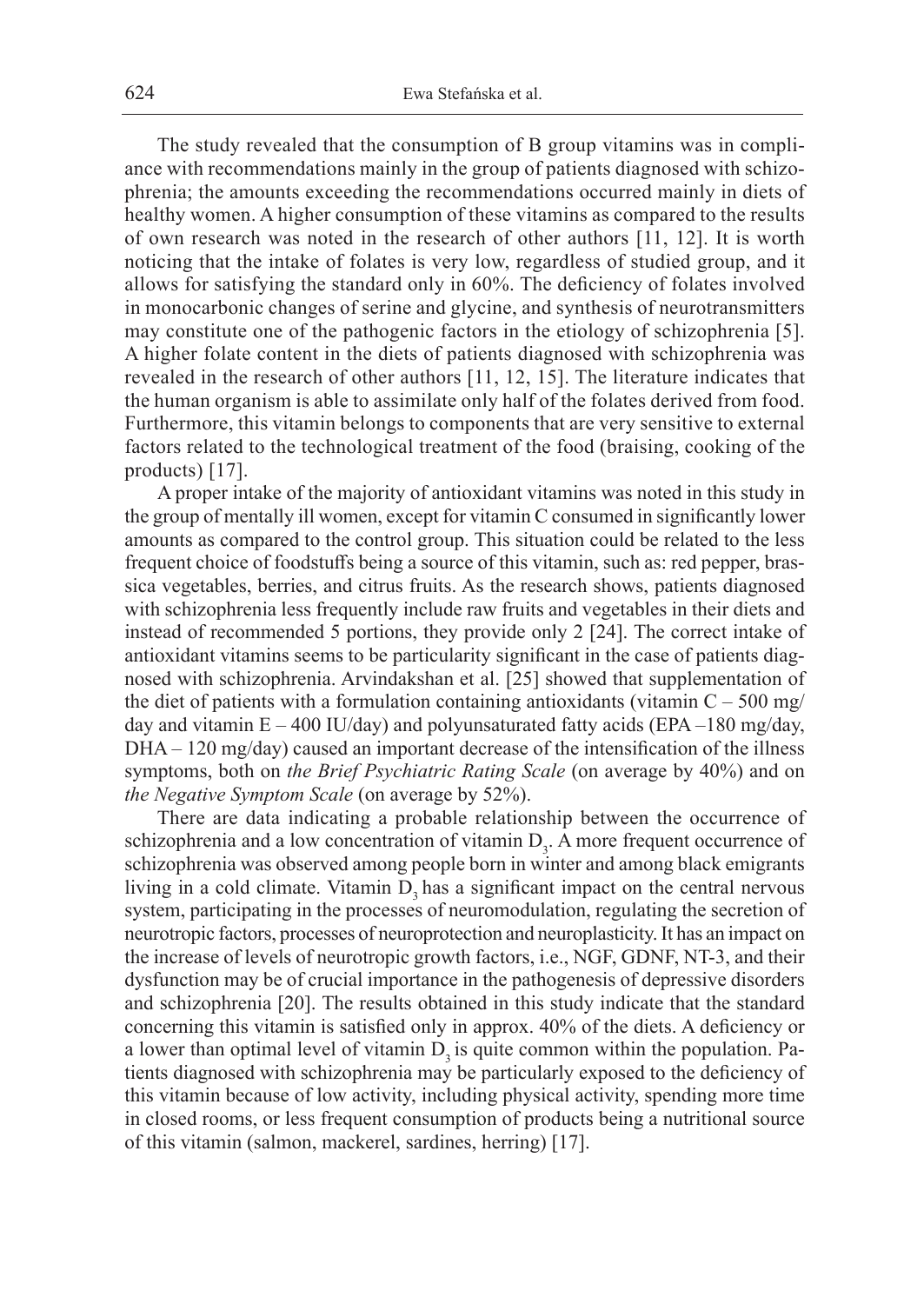The study also presents an assessment of the contents of selected minerals in food rations. We observed too high intake of sodium (a statistically significant difference) and of phosphorus accompanied by too low intake of potassium, calcium, and iron in the diets of patients from both groups. The intake of sodium exceeding twice the recommendations in the group of women with schizophrenia could be caused by highly-processed comfort food with a low nutritional value but rich in additive sodium chloride as a preservative that is willingly chosen by this group [14]. A high intake of sodium with a low consumption of potassium and calcium may lead, among others, to high blood pressure [17]. Deficiencies of these minerals were also observed by other authors in the diets of patients with schizophrenia [4, 11, 12].

Any statistically significant differences (except for niacin and folates) in the intake of nutrients, taking into consideration the BMI of the subjects, were not observed in our research. A higher content of these vitamins in food rations of the group with BMI of  $\geq$  25 kg/m<sup>2</sup> resulted probably from consumption of higher amount of food by the group with excessive body mass. The research of Konarzewska et al. [4] showed that the mean folates content in the food rations of patients diagnosed with schizophrenia with a BMI of  $\leq 25 \text{kg/m}^2$  was lower than the one obtained in this research and was at a level of only 164.7 µg/day (approx. 40% of recommendations). This difference could result from a different season during which the research was carried out and the availability of natural products being a source of this vitamin. Furthermore, as the research shows, the diets of patients, regardless of their nutritional state, provided the proper intake of niacin, a vitamin ensuring the correct functioning of the brain and the peripheral nervous system. Niacin also affects the reduction of the level of free fatty acids in blood plasma by blocking the lipolysis of adipose tissue and, at the same time, the decrease of available substrates to the synthesis of liver lipoproteins VLDL [8]. It was shown that a low intake of niacin in the diets of patients with schizophrenia was correlated with a higher content of visceral adipose tissue, which confirms the participation of this vitamin in keeping a beneficial lipid profile [4]. The research of Sugawara et al. [15], assessing the nutritional habits of patients diagnosed with schizophrenia depending on their nutritional state, showed that the diets of patients with excessive body weight were characterized by a significantly lower intake of protein, dietary fiber, folates, vitamin  $B_6$ , and C as compared to diets of non-obese patients in the absence of statistically significant differences in the total intake of energy, which underlines the fact that, among these patients, the attention should be paid not only to the total caloric value of diet but also to the mutual proportions of nutrient consumption. In this research, it was also noted that the nutrition model based on a high consumption of fish, seafood, vegetables, fruits and providing, among others, proteins, n-3 and n-6 acids, and vitamins decreased the risk of obesity among these patients [15]. The research of Ito et al. [21] showed that the diets of patients diagnosed with schizophrenia and a BMI of  $\geq$  25 kg/m<sup>2</sup> differed in a statistically significant way because of the higher intake of energy, total fat, and phosphorus as compared to the diets of patients with a BMI of < 25 kg/m2 , which could be a reflection of more frequent consumption of fast-food products by these patients. As the research showed, more frequent consumption of fast-food products may be caused by a lack of culinary skills, low level of knowledge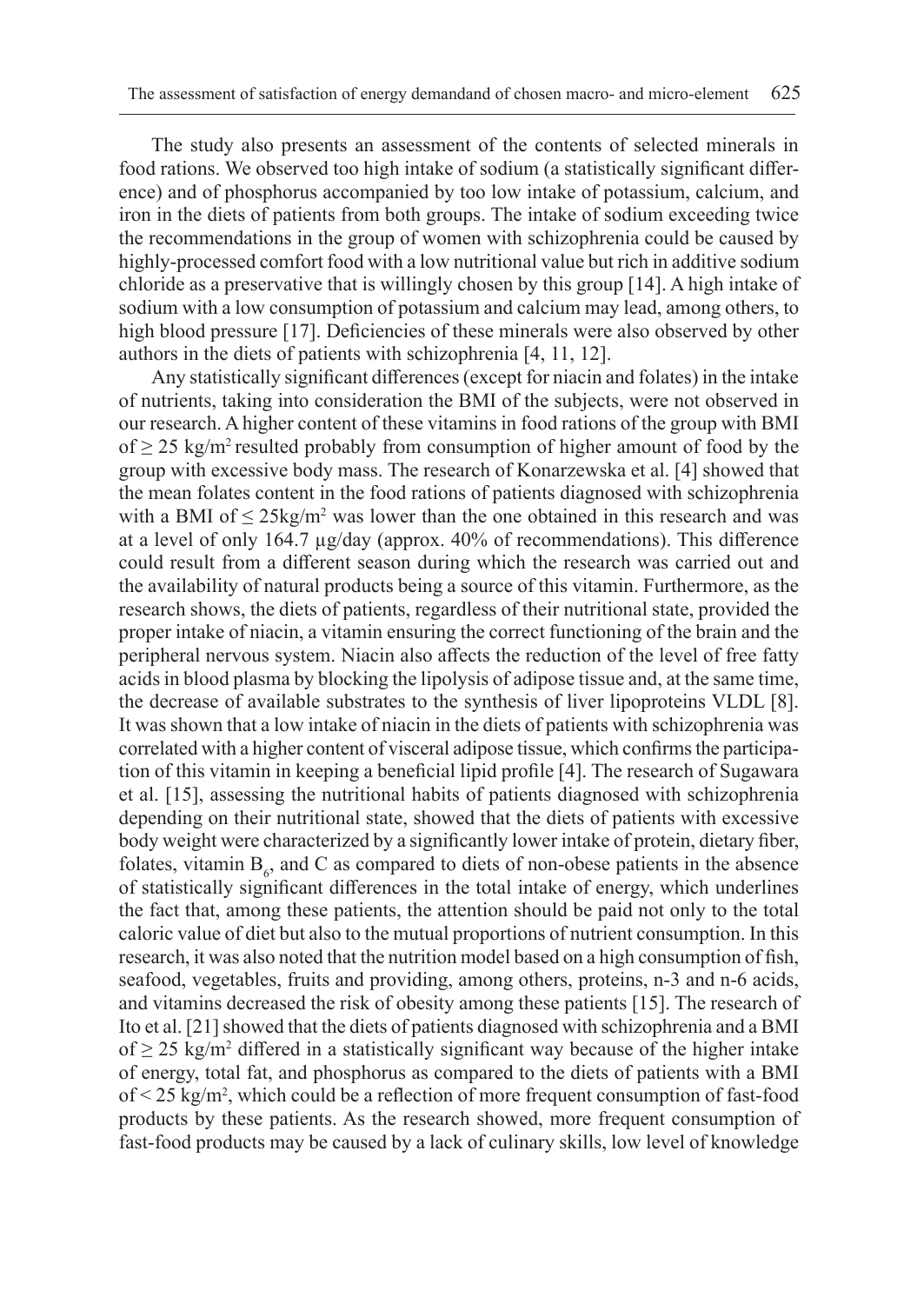on proper nutrition, as well as by convenience and relatively low prices of this type of food [15, 21, 26].

The obtained results of correlation analysis in our research indicate that there is a relationship between anthropometric coefficients and the consumption of protein and fat among obese patients. It is worth noticing that the waist circumference was significantly positively correlated only with the intake of energy, total fats, and of saturated fatty acids, and negatively with percentage of protein in energy value of daily consumption. The percentage of adipose tissue was significantly correlated with the intake of saturated fatty acids, whereas the percentage of fat-free body mass was significantly negatively correlated with the intake of this group of acids. This distribution of coefficients of correlation confirms the relation between consumption of saturated fatty acids and the fat body mass component because the low value of percentage of fat-free body mass reflects better the degree of obesity than the absolute value of fat-free mass. As the research shows, the consumption of protein induces a thermal effect and increases the expenditure of energy [8]. It could explain the significant negative correlations between protein content in the energy value of the daily consumption and the body mass and waist circumference among the subjects with excessive body mass.

The results of our research are also confirmed by the results of other authors [4, 27]. The regression analysis revealed a relationship between the occurrence of schizophrenia and a lower content of fat-free body mass, higher content of visceral adipose tissue, and ratio of visceral to subcutaneous adipose tissue [4]. The research of Sugawara et al. [27] shows that the occurrence of schizophrenia among women was significantly related to a lower percentage of fat body mass, higher content of fat-free body mass, and muscle mass [27]. The mechanism of increase of the amount of adipose tissue among patients diagnosed with schizophrenia has not been fully explained. However, these patients are exposed to the risk of obesity (especially abdominal) because of improper nutritional habits, lower energy expenditures, lack of physical exercises, or limited activity due to the negative symptoms of schizophrenia. Furthermore, the hypercortisolism caused by the abnormality of the hypothalamushypophysis-adrenal glands axis may also have an impact on the accumulation of central adipose tissue [27].

#### **Conclusions**

- 1. The diet of women diagnosed with schizophrenia did not deviate significantly from the diet of healthy people, although food rations of the subjects diagnosed with schizophrenia were characterized by a significantly higher intake of saturated fatty acids and sodium, and lower intake of vitamin C,  $B_{12}$ , and folates as compared to healthy women.
- 2. The nutritional state of patients diagnosed with schizophrenia was not a factor significantly differentiating the intake of majority of the assessed nutrients, except for niacin and folates consumed in significantly higher amounts by patients with excessive body mass.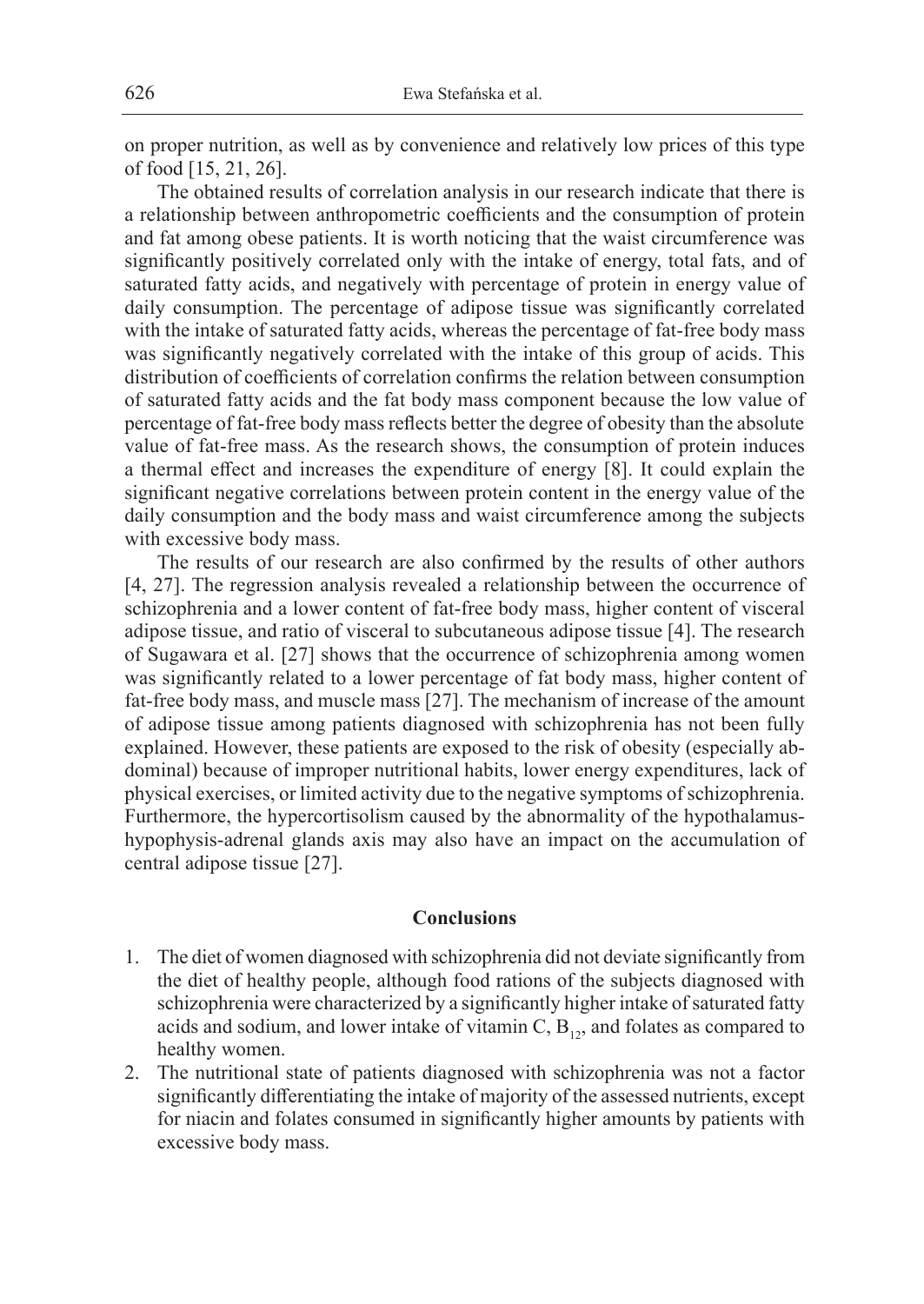- 3. Among nutrients, the most significant in formation of the fat body mass component of patients with a BMI of  $\geq 25 \text{ kg/m}^2$  was an increased consumption of fat, especially of saturated fatty acids.
- 4. Nutritional mistakes that were made by patients diagnosed with schizophrenia suggest to choose a nutritional treatment individually for each patient, after carrying out a detailed nutritional interview.

# **References**

- 1. Correll ChU, Robinson DG, Schooler NR, Brunette MF, Muesesr KT, Rosenheck RA et al. *Cardiometabolic risk in patients with first-episode schizophrenia spectrum disorders baseline results from the RAISE-ETP Study*. JAMA Psychiatry 2014; 71(12): 1350–1363.
- 2. Dudek D. *Zespól metaboliczny u pacjentów ze schizofrenią*. Forum Zab. Metabol. 2010; 1(3): 123–130.
- 3. Vancampfort D, Correll CU, Galling B, Probst M, De Hert M, Ward PB et al. *Diabetes mellitus in people with schizophrenia, bipolar disorder and major depressive disorder: A systematic review and large scale meta-analysis*. World Psychiatry 2016; 15(2): 166–174.
- 4. Konarzewska B, Stefańska E, Wendołowicz A, Cwalina U, Golonko A, Małus A et al. *Visceral obesity in normal-weight patients suffering from chronic schizophrenia*. BMC Psychiatry 2014; 14: 35. Doi: 10.1186/1471-244X-14-35.
- 5. Arroll MA, Wilder L, Neil J. *Nutritional interventions for the adjunctive treatment of schizophrenia: A brief review*. Nutr. J. 2014; 13: 91. Doi: 10.1186/1475-2891-13-91.
- 6. Bowling FG. *Pyridoxine supply in human development*. Semin. Cell Dev. Biol. 2011; 22(6): 611–618.
- 7. Gruber BM. *Tajemnice schizofrenii nieznane oblicze witamin*. Farm. Pol. 2011; 66(10): 686–689.
- 8. Kennedy DO. *B vitamins and the brain: Mechanisms, dose and efficacy A review*. Nutrients 2016; 8(2): 68.
- 9. Lakhan SE, Vieira KF. *Nutritional therapies for mental disorders*. Nutr. J. 2008; 7(2): 1–8.
- 10. Wilczyńska A. *Kwasy tłuszczowe w leczeniu i zapobieganiu depresji*. Psychiatr. Pol. 2013; 47(4): 657–666.
- 11. Nenke MA, Hahn L, Thompson CH, Liu D, Galletly ChA. *Psychosis and cardiovascular disease: Is diet the missing link?* Schizophr. Res. 2015; 161(2–3): 465–470.
- 12. Nunes D, Eskinazi B, Rocket FC, Delgado VB, Perry IDS. *Nutritional status, food intake and cardiovascular disease risk in individuals with schizophrenia in southern Brazil: A case-control study*. Rev. Psiquiatr. Salud. Ment. 2014; 7(2): 72–79.
- 13. Henderson DC, Borba CP, Daley TB, Boxill R, Nguyen DD, Culhane MA et al. *Dietary intake profil of patients with schizophrenia*. Ann. Clin. Psychiatry 2006; 18(20): 99–105.
- 14. McCreadie RG, Macdonald E, Blackklock C, Tilak-Singh D, Wiles D, Halliday J et al. *Dietary intake of schizophrenic patients in Nithsdale, Scotland: Case-control study*. BMJ 1998; 317(7161): 784–785.
- 15. Sugawara N, Yasui-Furukon N, Sato Y, Saito M, Furukoi H, Nakagami T et al. *Dietary patterns are associated with obesity in Japanese patients with schizophrenia*. BMC Psychiatry 2014; 14: 184. Doi: 1471-244X/14/184.